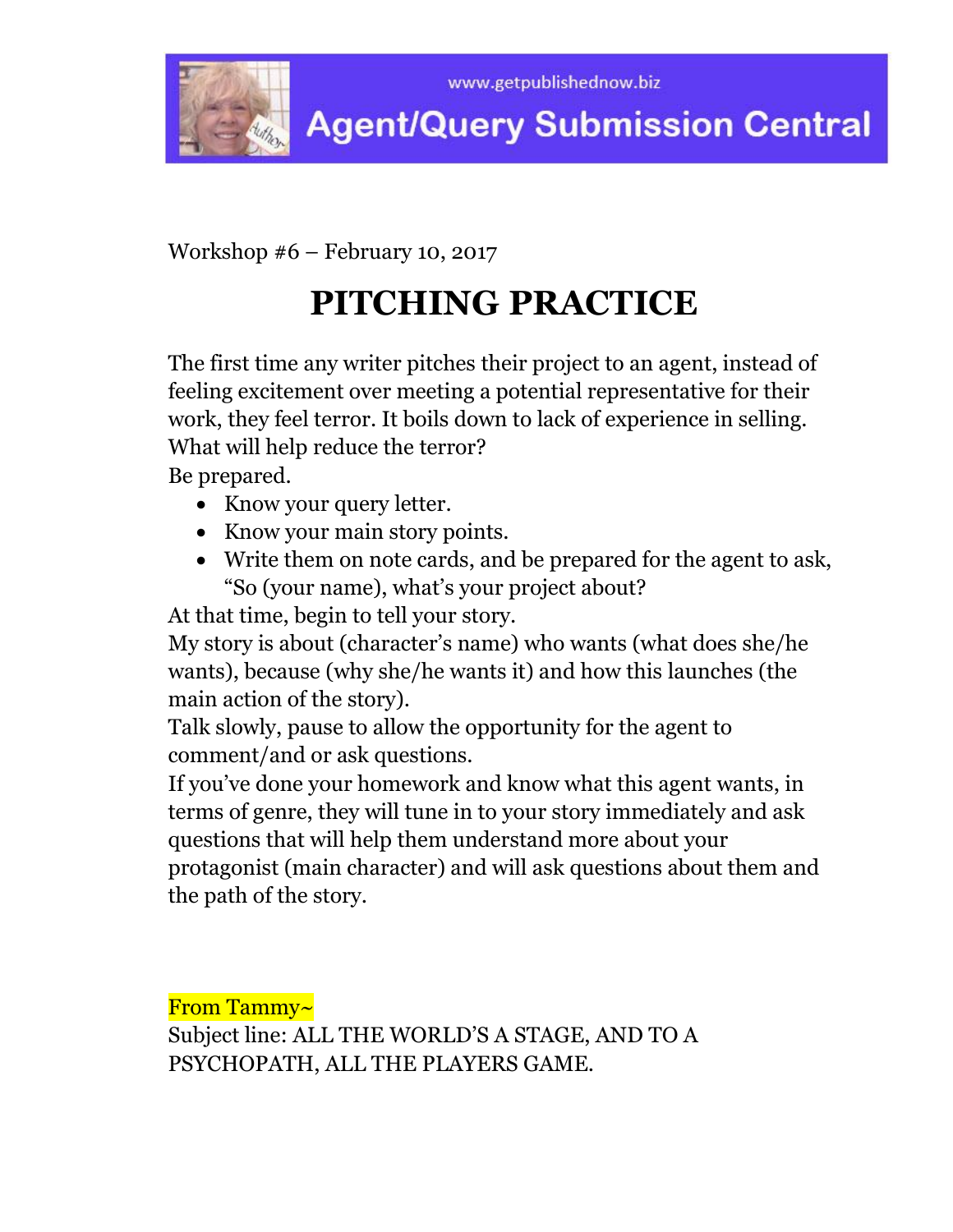Story Core: Who is my main character? Dr. Olivia Greyson What does she want? She wants to heal emotionally. Why does she want it? Live without fear What stands in her way? Self-forgiveness What is the terrible or else that might occur if she doesn't get what she wants? Another wrong choice could lead to her demise and the death of another colleague

TITLE: The Shakespeare Murders:

Her lapse in judgement on a murky night leaves one colleague dead and a dangerous psychopath gone. Two years later, former profiler, Dr. Olivia Greyson, still can't catch her breath. A gruesome new case tempts her to return to the criminal battlefield to redeem her shattered career, and bury the guilt that haunts her. But, Olivia's reentrance into the limelight is quickly dimmed when unfamiliar dangers tilt the precarious balance from her emerging victorious to her tragic demise.

A beautiful, young redhead is brutally murdered and clutched in her lifeless hand is a quote from a Shakespeare play. Reminiscent of the killings that shook Atlanta ten years prior Olivia steps back into the gritty world of profiling to determine if a Copy-cat is at work or if the elusive Shakespeare killer has returned. The cryptic message hidden in the quotes takes her through the seedy world of politics and organized crime to a long buried secret. With one colleague missing and another near death Olivia is forced to suppress her anxiety in a race to unravel the twists and turns that ultimately bring her face-toface with the killer. In order to save one of her own she must forgive her past failures and put herself in jeopardy before another killer slips away. Will sheer will and copious amounts of expresso be enough to rewrite his twisted play or will the curtain fall on his next heinous act?

The Shakespeare Murders is a \_\_\_\_\_\_\_ word crime thriller/mystery.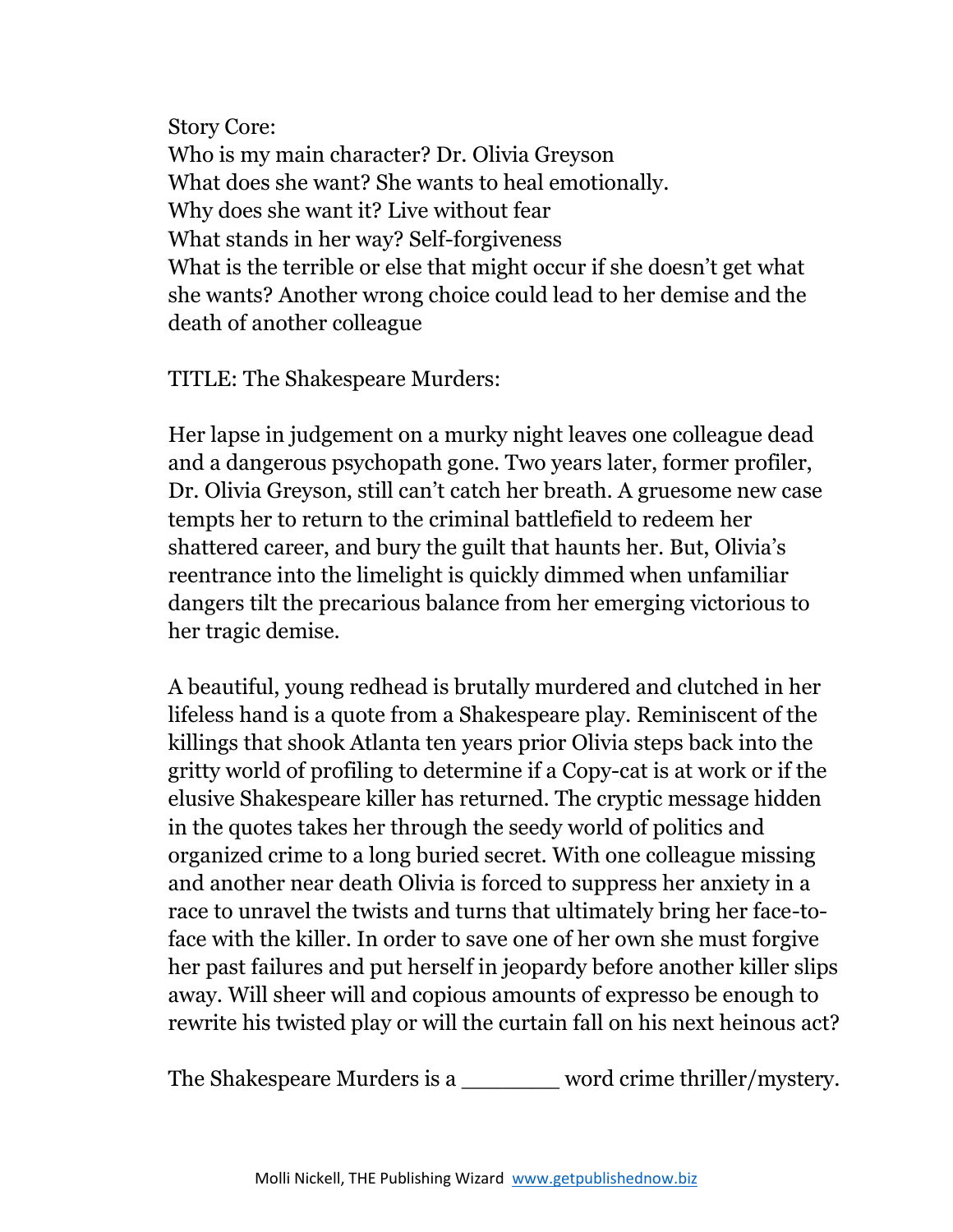My background is in scientific research. I've co-authored several peerreviewed articles. I am also an active member of a writer's critique group. Thank you for your consideration

Tammy Desjarlais

**Comments:** Nice revision Tammy. Still needs some adjustment, but you've accomplished the heavy lifting.

DR. OLIVIA GRAYSON, A FORMER PROFILER'S LAPSE IN JUDGEMENT ON A MURKEY NIGHTXXXXXXX TWO YEARS LATER, XXXXXX Her lapse in judgement on a murky night leaves LEFT one colleague dead and a dangerous psychopath gone/ESCAPED? ON THE LOOSE? FREE TO KILL AGAIN?. Two years later, SHE former profiler Dr. Olivia Greyson still can't catch her breath. A gruesome new case tempts PULLS/DRAGS/CAPTURES HER INTEREST SO HE RETURNS her to return to the criminal battlefield to redeem her shattered career, and bury/HEAL/RELEASE the guilt that haunts her BECAUSE OF THE DEATH OF HER COLLEAGUE TWO YEARS EARLIER. But, Olivia's reentrance into the limelight is quickly dimmed when unfamiliar dangers WHAT ARE THESE tilt the precarious balance from THE POTENTIAL OF HER VICTORIOUS EMERGENCE TO her emerging victorious to her tragic demise. This tease works well. Except it's much stronger than the 2<sup>nd</sup> tease. Needs to be the reverse. THE KILLER IS CLOSER THAN SHE THINKS. AN INSIDER. THAN SHE REALIZES.

10 YEARS AGO THE SHAKS KILLER MURDERED, THEN DISAPPEARED.

2 YEARS AGO ANOTHER KILLER, THE MACHETE MAN, KILLED HER COLLEAGUE DURING THE INVESTIGATION.

A beautiful, young redhead is brutally murdered. CLUTCHED. and clutched in her lifeless hand is a SHAKESPEARE QUOTE. WHICH HARKENS TO MURDER 10 YEARS AGO. quote from a Shakespeare play. IT'S EARILY Reminiscent of the killings that shook Atlanta ten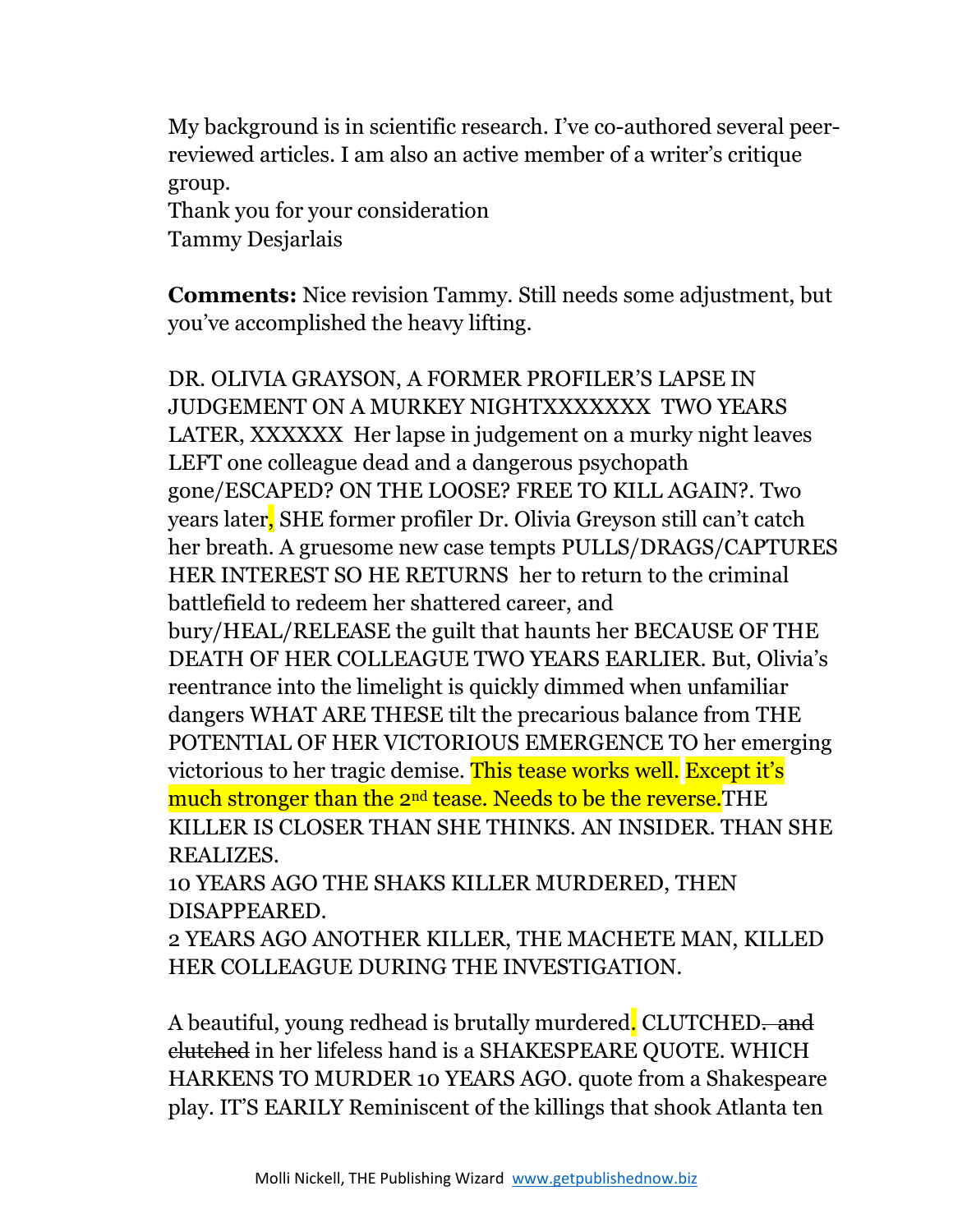years (is this from two years ago? Do you need to link it to the situation where her lapse of judgement resulted in the death of a colleague?) she prior. QUESTION: HOW DO YOU LINK THIS MURDER TO ONE FROM 10 YEARS PRIOR. WHY? WHAT IS IT THAT TRIGGERS REGURGITATION OF GUILT AND NEED FOR REDEMPTION FROM OLIVIA? Olivia steps back into the gritty world of profiling to determine if a cCopy-cat is at work or HAS THE if the elusive Shakespeare killer RETURNED? Question, does your reader know about the Shakespeare murders? has returned. WHY ELSE IS SHE DOING THIS? EXPAND REDEMPTION ASPECT. The cryptic message hidden in the quotes takes her through the seedy world of politics and organized crime to a long buried secret. With one colleague missing and another near death IS THIS A RESULT OF THE MURDER? Olivia is forced to suppress her anxiety CLARIFY THAT THIS IS BRINGING UP FEARS/GUILT/ANXIETY THAT SHE MIGHT SCREW UP AGAIN in a race to unravel the twists and turns that ultimately bring her face-to-face with the killer. In order to save one of her own WHO? THE MISSING PERSON? she must forgive her past failures and put herself in jeopardy before THE another killer slips away. Is it the same killer or a new one? Will sheer will and copious amounts of expresso be enough to rewrite his twisted play BEFORE THE CURTAIN FALLS or will the curtain fall on his next heinous act? NOT A LARGE ENOUGH THREAT. Does the killer know she is on his/her trail? Is she in peril? Escaping justice isn't enough of a threat.

NEED EMOTIONAL CONNECTION TO HER COLLEAGUE TO MAKE IT STRONGER. WAS IT HER PARTNER.

TEASE AT END OF FIRST PARAGRAPH: SHE DOESN'T WANT TO BE DRAWN BACK, BUT KNOWS SHE WILL LIVE IN FEAR, INSTEAD OF BEING ABLE TO TRACK DOWN THE ONE WHO GOT AWA.

USE TEASE FROM FIRST PARAGRAPH TO END YOUR SECOND.

The Shakespeare Murders is a word crime thriller/mystery.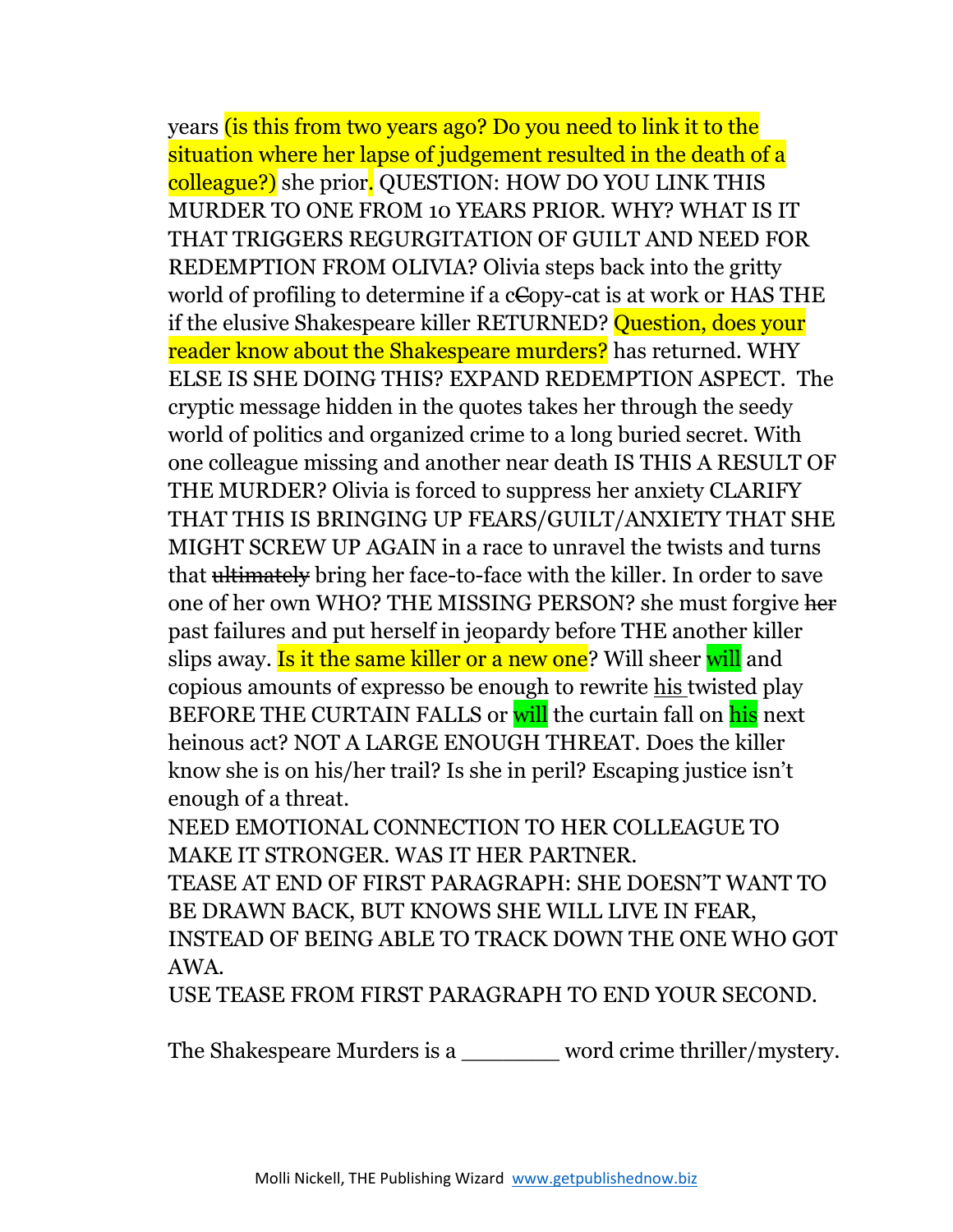My background is in scientific research. I've co-authored several peerreviewed articles AND AM I am also an active member of a writer's critique group.

Thank you for your TIME AND consideration

## From Vicki

"Crooked"

SUBJECT LINE: It followed her to school one day, breaking all the rules.

Who is the story about: Sadie

What does she want and why: Sadie wants to be a normal teenager. What stands in her way: Lack of self-esteem What is the terrible or else: Suicide

## **Query**

Born with cerebral palsy Sadie hides her disability behind long skirts. Her peers taunt the "cripple geek" whenever she wobbles by. Sadie ENDURES BEING FRIENDLESS UNTIL XXXXX hibernates ENDURES LONLINESS/DREADS SCHOOL until Finn, a British exchange student, looks beyond her different walk and insecurities. With Finn, Sadie finds laughter, learns to cheat at poker, and harmonizes on her original songs. When the school year ends. Finn returns home. He vows to visit, but Sadie's convinced she'll never see him again. Sent to her grandmother's Catskill Mountain house for the summer, Sadie decides the isolated setting is the perfect refuge to end her life. But in the forest, as at school, Sadie senses someone watches.

After swallowing a handful of pills, Sadie wakes, dazed from her failed suicide. An unseen entity plays Beatle songs on Sadie's iPod, and sends strange sparks to her computer. Soon she comes face to face with her watcher, SADIE MEETS Devilia, a mischievous, hand-sized fairy. Devilia, alone in the human world, and Sadie, alone in a cruel teenage world, both want to belong. A tentative friendship evolves. When school begins Sadie allows Devilia to live with her in the city.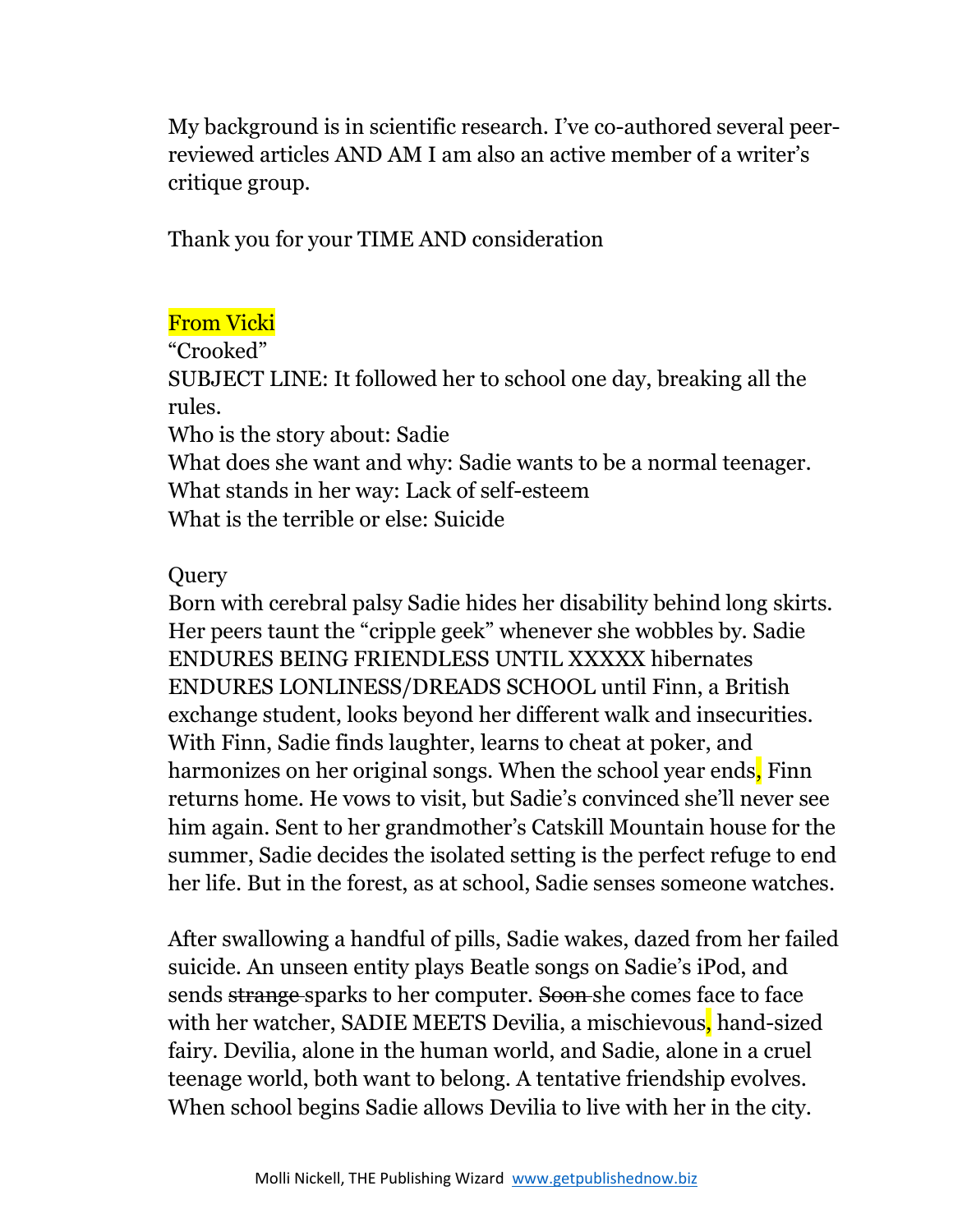Although Devilia promises not to leave Sadie's room, she disobeys. On a field trip to the Natural History Museum Devilia lures hundreds of butterflies to Sadie, causing them to lift her long skirt and reveal her crooked legs. THIS GOES VIRAL. The event becomes a viral sensation. Humiliated beyond despair, Sadie feels even more like a freak. Finn IMs "How cool! Wish I'd been there." He reveals that he's helping a mate sell "merchandise" so he can make money to visit her. Intuition tells Sadie that Finn is DELVING INTO THE DRUG WORLD, not telling the whole story. She begs him to **stop**. He responds "no worries." Sadie convinces Devilia TO CONVINCE help Finn TO **STOP** in person. ASAP. Although terrified she'll die in cyberworld, Devilia conjures up fairy magic and disappears in a spark of energy, emailing herself to Finn. Sadie messages Finn frantically. She waits and waits. No response. Finn is gone. Devilia is gone. And without them in her life, Sadie wants to be gone as well.

My YA (and possibly MG) novel "Crooked" is complete at 75,000 words. I'm a member of SCBWI, attend writers' conferences and workshops, and have participated with a Writer's Group and writing partners since 2004.

Thank you for your time and consideration.

## **Synopsis:**

Born with cerebral palsy, 15-year-old Sadie arrives in the Catskills for summer vacation, after a failed attempt at suicide. She is lost without Finn, her best friend, who has moved back to London. While at her grandmother's creepy old house someone watches her every move and Sadie believes the house could be haunted. Every attempt to kill herself is thwarted by some invisible entity, who turns out to be a fairy named Devilia.

Jealous of Sadie's presence in her forest, Devilia wanders, but unlike Sadie, who longs to disappear, the tiny fairy longs to be noticed in a world in which she has no place. As their lives intertwine, Sadie escapes the darkness that had consumed her and has a genuine desire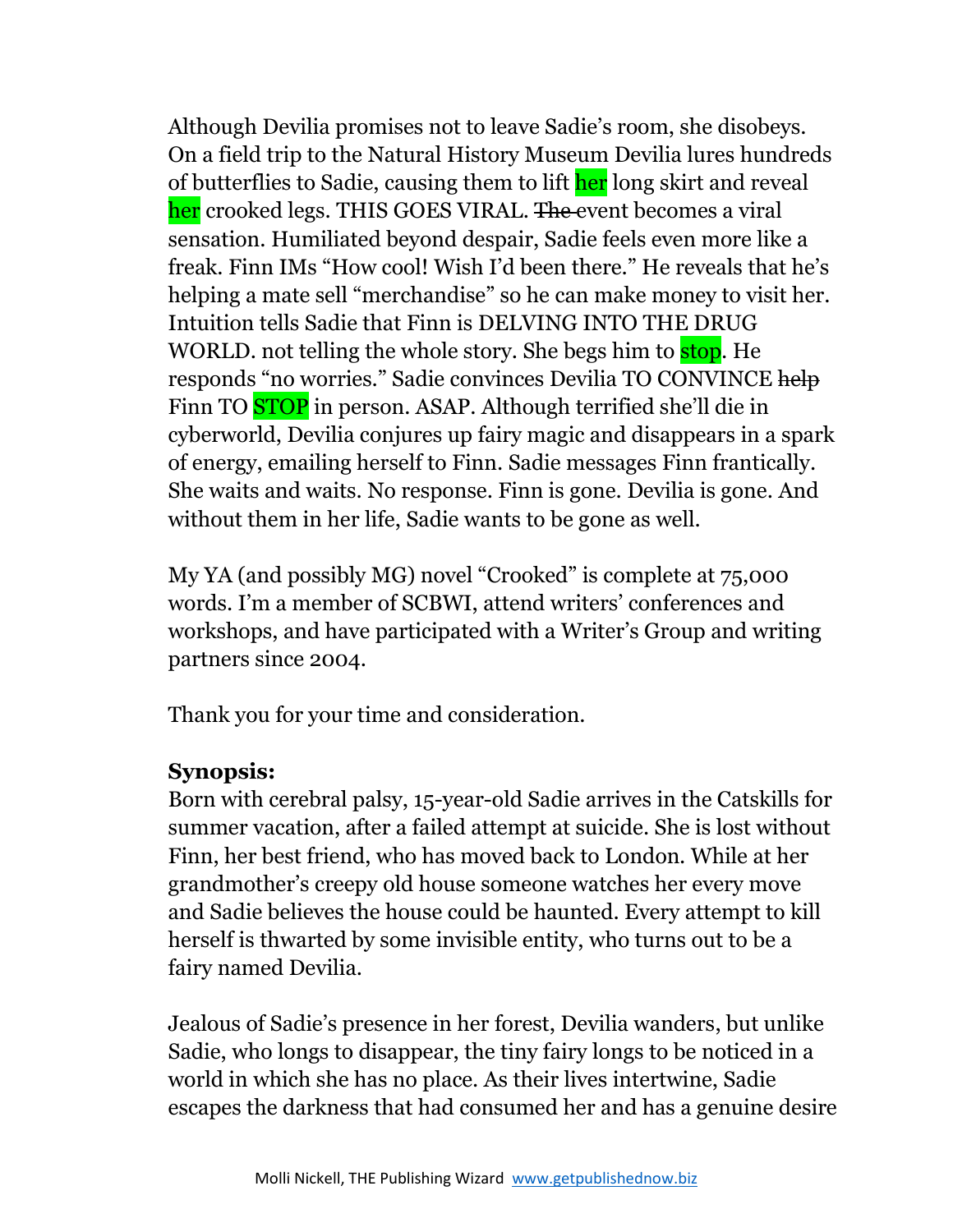to help Devilia. As Devilia learns to trust Sadie, a cautious alliance leads to companionship. At summer's end, Sadie allows Devilia to live with her in Manhattan. Devilia wants to learn at school and agrees to follow Sadie's rules. While invisible, cruel girls tease Sadie, and Devilia uses her skills to disgrace them in front of their peers. They take their anger out on Sadie and try to beat her up, but Devilia steps in, helping Sadie fight back. Although Sadie is filled with empowerment, she hesitates to celebrate, shocked by Devilia's strength during the battle. The worst of all possibilities happens when Devilia's volatile nature causes a small miracle and Sadie's palsied self, surrounded by butterflies, becomes a viral YouTube sensation.

Television stations clamor to hear Sadie's story. Her "girl torturers" create a Facebook page calling Sadie a witch. Sadie blames Devilia, and wants her gone. But could Devilia survive in the city without Sadie as her caretaker? And could Sadie let go of a fairy who fills her life with adventure, as well as complications, and joy. Sadie has further fears when she learns that Finn hangs with a guy named Grocer, and under his influence Finn has not been attending school. Finn doesn't tell Sadie he's dealing drugs, but she figures it out. Just as a big drug deal is going down, Sadie begs Devilia to fly through the Internet and convince Finn to go back to school, and stay away from the Grocer.

Devilia accompanies Finn to the drug deal. A fight breaks out and Grocer and another dealer outnumber Finn. Devilia flies in, attacks the Grocer, and saves Finn. She gets seriously injured in the scuffle. In a rush to save Devilia, Finn grabs Grocer's dirty drug money to fly to New York. Sadie and Finn reunite in the Catskills, and bring Devilia to her magical garden with a healing stream. As they try to revive her, Devilia fades away.

In mourning, Sadie appears on national television and in a moment of clarity realizes it is time to stop hiding who and what she is. She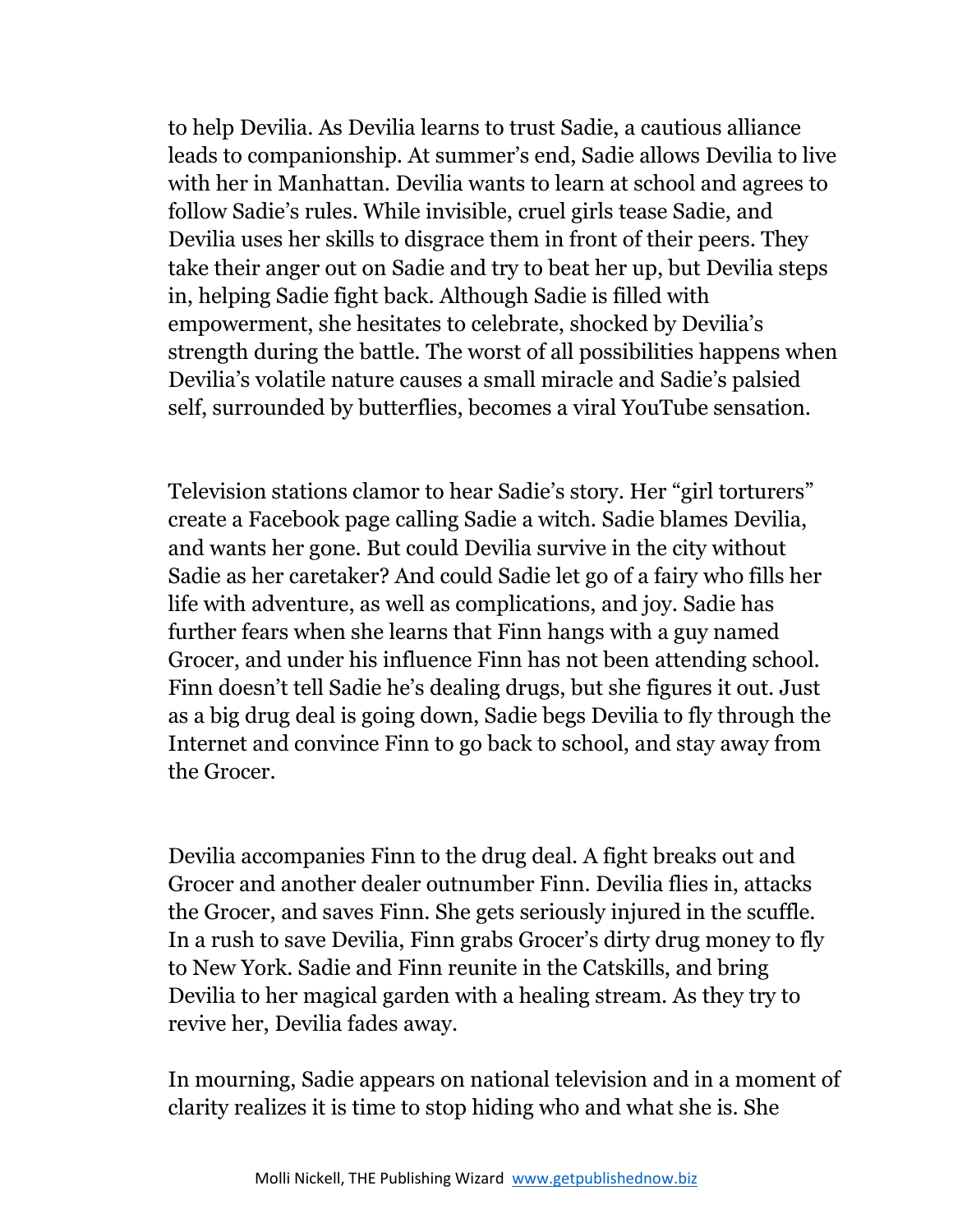bursts out "It was a fairy that caused my miracle." Devilia flies out of Sadie's pocket, fully rejuvenated from the healing stream. A frenzy of confusion ensues at the TV studio and Sadie, Finn and Devilia escape back to Sadie's apartment. On a Manhattan rooftop, Sadie and Finn kiss. Devilia charges the sky with shooting stars, enlightened, and ready for her own journey to see the world. Finn returns to London and must attend boarding school, but Sadie plans to visit for the holidays. Proudly, Sadie tells Finn she won the part of Puck in A Midsummer Night's Dream. Skyping Finn, she shows off her costume of a short brown top and green tights, a leggy sprite ready for the world to see.

#### **Synopsis COMMENTS:**

Born with cerebral palsy, 15-year-old Sadie arrives in the Catskills for summer vacation, SHE'S TRIED SUICIDE BEFORE. THIS DEVIATES FROM YOUR QUERY. after a failed attempt at suicide. She is lost without Finn, her best friend, who has moved back to London. REPEAT OF QUERY While at her grandmother's creepy old house someone watches her every move. and Sadie believes the house IS could be haunted. ADD A FEW OF THE DEVILIA INTERACTIONS WITH SADIE. THINKS IT'S A HUMMING BIRD, EXCEPT IT HAS A FACE. Every attempt to kill herself is thwarted by some invisible entity, who turns out to be a fairy named Devilia.

Jealous of Sadie's presence in her forest, Devilia wanders but unlike Sadie, who longs to disappear, the tiny fairy longs to be noticed in a world in which she has no place. SAID THIS IN THE QUERY. Feel you need to re-write your synopsis opening paragraph that doesn't repeat from the query or introduce unnecessary information.

As their lives intertwine, Sadie DEVELOPS A FONDNESS FOR DELIVIA. escapes the darkness that had consumed her and has a genuine desire to help Devilia. THEIR As Devilia learns to trust Sadie, a cautious alliance leads to companionship. At summer's end, Sadie allows Devilia to live with her in Manhattan. Devilia wants to learn at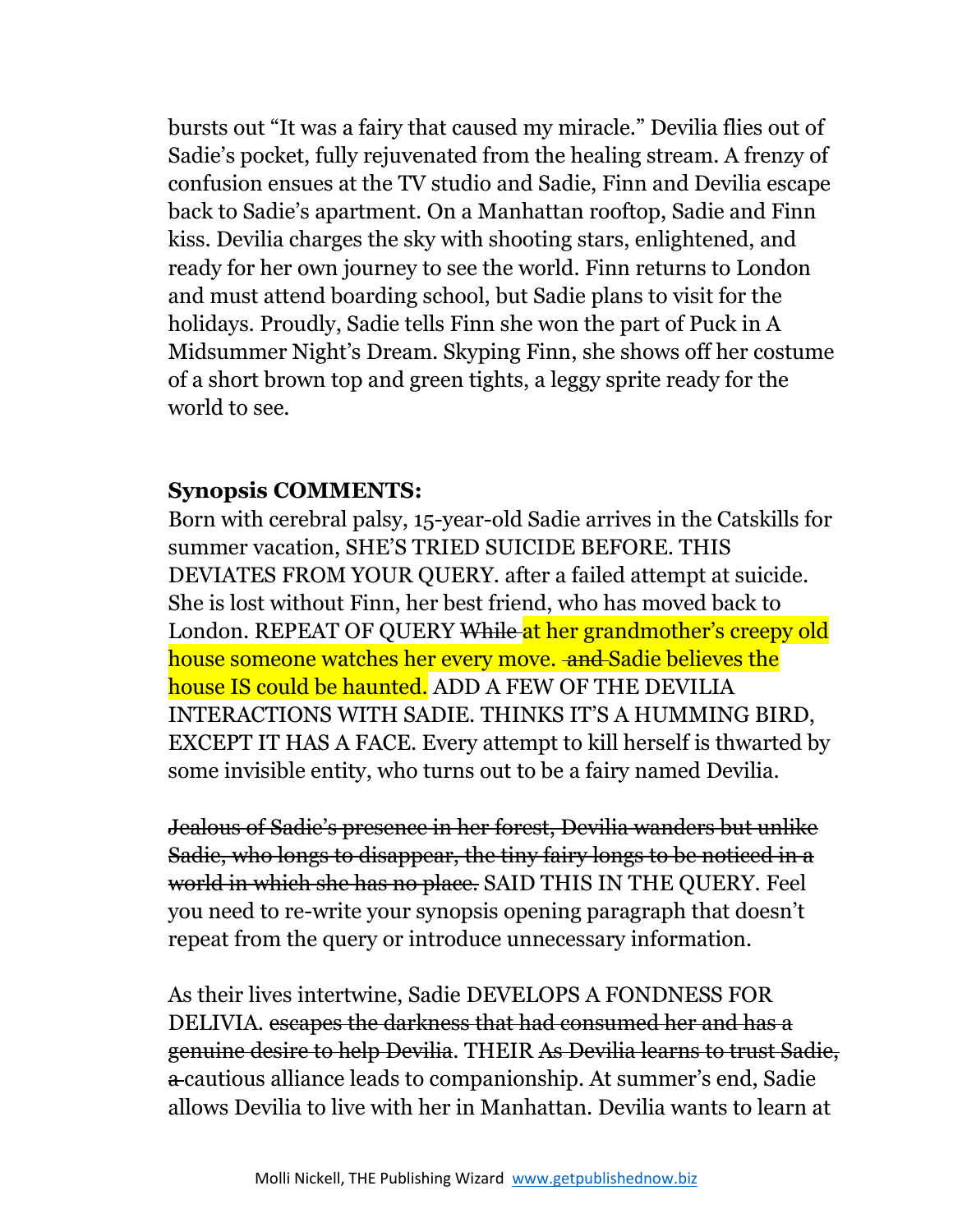school and agrees to follow Sadie's rules. BUT WHEN THE GIRLS While invisible, cruel girls tease Sadie, and Devilia uses her skills to disgrace them in front of their peers. They PUSH AND SHOVE SADIE AROUND, UNTIL DEVILIA FLITS IN TO HELP SADIE FIGHT BACK. SADIE'S AMAZED AT THE TINY FAIRY'S INGUENITY AND STRENGTH. take their anger out on Sadie and try to beat her up, but Devilia steps in, helping Sadie fight back. Although Sadie is filled with empowerment, she hesitates to celebrate, shocked by Devilia's strength during the battle. DURING A FIELD TRIP DEVILIA CAUSES A SMALL MIRACLE AND SADIE BECOMES A YOUTUBE SENSATION. The worst of all possibilities happens when Devilia's volatile nature causes a small miracle and Sadie's palsied self, surrounded by butterflies, becomes a viral YouTube sensation.

Television stations clamor to hear Sadie's MAGIC INSECT story. Her "girl torturers" create a Facebook page calling Sadie a witch. Sadie blames Devilia, and wants her gone. But could Devilia survive in the city without Sadie as her caretaker? And could Sadie RELEASE THIS TINY BEING WHO let go of a fairy who fills her life with adventure, as well as complications, and joy. WHEN SADIE LEARS THAT FINN'S DITCHING CLASSES AND HANGING WITH A NEW FRIEND NAMED GROCER TO MAKE SOME QUICK CASH, Sadie has further fears when she learns that Finn hangs with a guy named Grocer, and under his influence Finn has not been attending school. Finn doesn't tell Sadie he's dealing drugs, but she. SHE FIGURES IT OUT . . . HE'S DEALING DRUGS. igures it out. Just as a big drug deal is going down, Sadie begs Devilia to TRANSPORT HERSELF fly through the Internet and convince Finn to STOP AND go back to school, and stay away from the Grocer.

Devilia ARRIVES DURING A MAJOR DRUG DEAL BUT DISRUPTS IT BY CAUSING A FIGHT AND IS SEVERELY WOUNDED. accompanies Finn to the drug deal. A fight breaks out and Grocer and another dealer outnumber Finn. Devilia flies in, attacks the Grocer, and saves Finn. She gets seriously injured in the scuffle. In a rush to save Devilia, Finn grabs Grocer's dirty drug money FLIES/RED EYES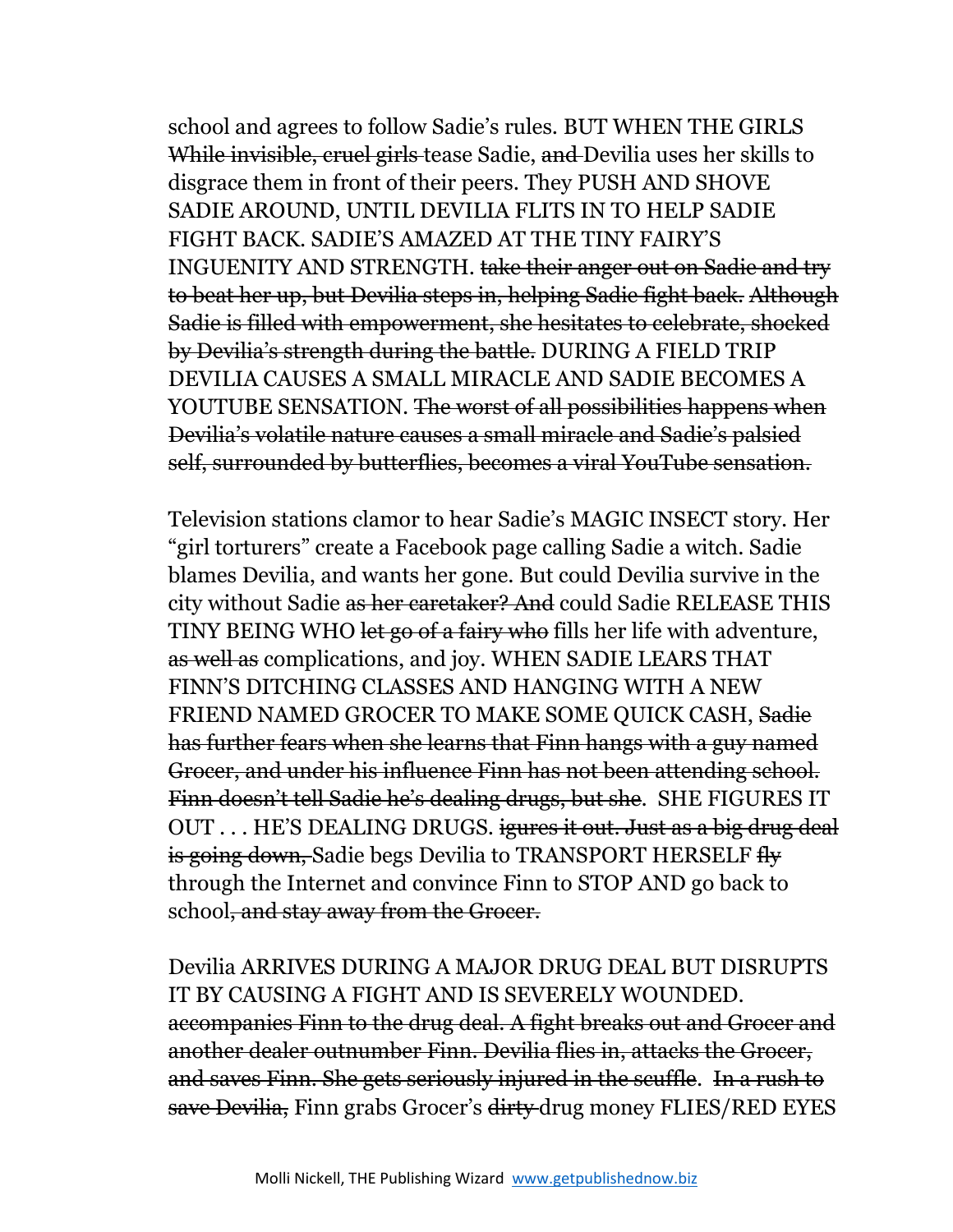TO NEW YORK AND REUNITES WITH SADIE IN THE CATSKILLS. THEY CARRY to fly to New York. Sadie and Finn reunite in the Catskills, and bring Devilia to her magical garden with a healing stream. As they AND try to revive her, BUT SHE FADES AWAY. Devilia fades away.

THIS IS TWO DAYS WORTH OF ACTION.

BUTTERFLY EVENT OCCURRED WAY BEFORE? A MONTH BEFORE.

SCHEDULED FOR A HUMAN INTEREST INTERVIEW, KEPT AVOIDING IT. REPORTERS HOUND HER.

SHE AVOIDS THEM, BUT THE FLURRY DOESN'T DIE DOWN. WITCH LABLE ON FB STIRS IT UP AGAIN, OR KEEPS ALIVE.

SCHEDULED FOR A TELEVISION INTERVIEW REGARDING THE BUTTERFLY EVENT, SADIE DECIDES THIS IS THE TIME FOR HER TO STOP HIDING WHO AND WHAT SHE IS AND HOW THIS ALL TRANSPIRED. OR IS SADIE CONFRONTED BY A TV REPORTER AS SHE ARRIVES AT SCHOOL AFTER SHE CONCELLS THE INTERVIEW? AGAIN, IT'S IMPORTANT TO MAKE SURE THE TIMING ON THIS ALL IS CLEAR. In mourning, Sadie appears on national television and in a moment of clarity realizes it is time to stop hiding who and what she is. TIMING ISSUE? DOES FINN CATCH A RED EYE TO MAKE IT TO NY SO QUICKLY? She bursts out "It was a fairy that caused my miracle."

AT THAT MOMENT, Devilia flies out of Sadie's pocket, fully rejuvenated from the healing stream. A frenzy of confusion ensues at the TV studio AS and Sadie, Finn, and Devilia escape back to Sadie's apartment. THAT EVENING, ON THE ROOFTOP, On a Manhattan rooftop, WHEN Sadie and Finn kiss. Devilia FILLS charges the sky with shooting stars, THEN BEGINS ON HER enlightened, and ready for her own journey to DISCOVER see MORE OF THIS the world. FINN RETURNS HOME AND TO BOARDING SCHOOL. WEEKS LATER, SADIE SKYPES FINN TO TELL HIM THAT SHE'S WON A PART IN THE SCHOOL PLAY AND FLASHES HER COSTUME: BODY-**REVEALING** T-SHIRT AND **RED TIGHTS**. Finn returns to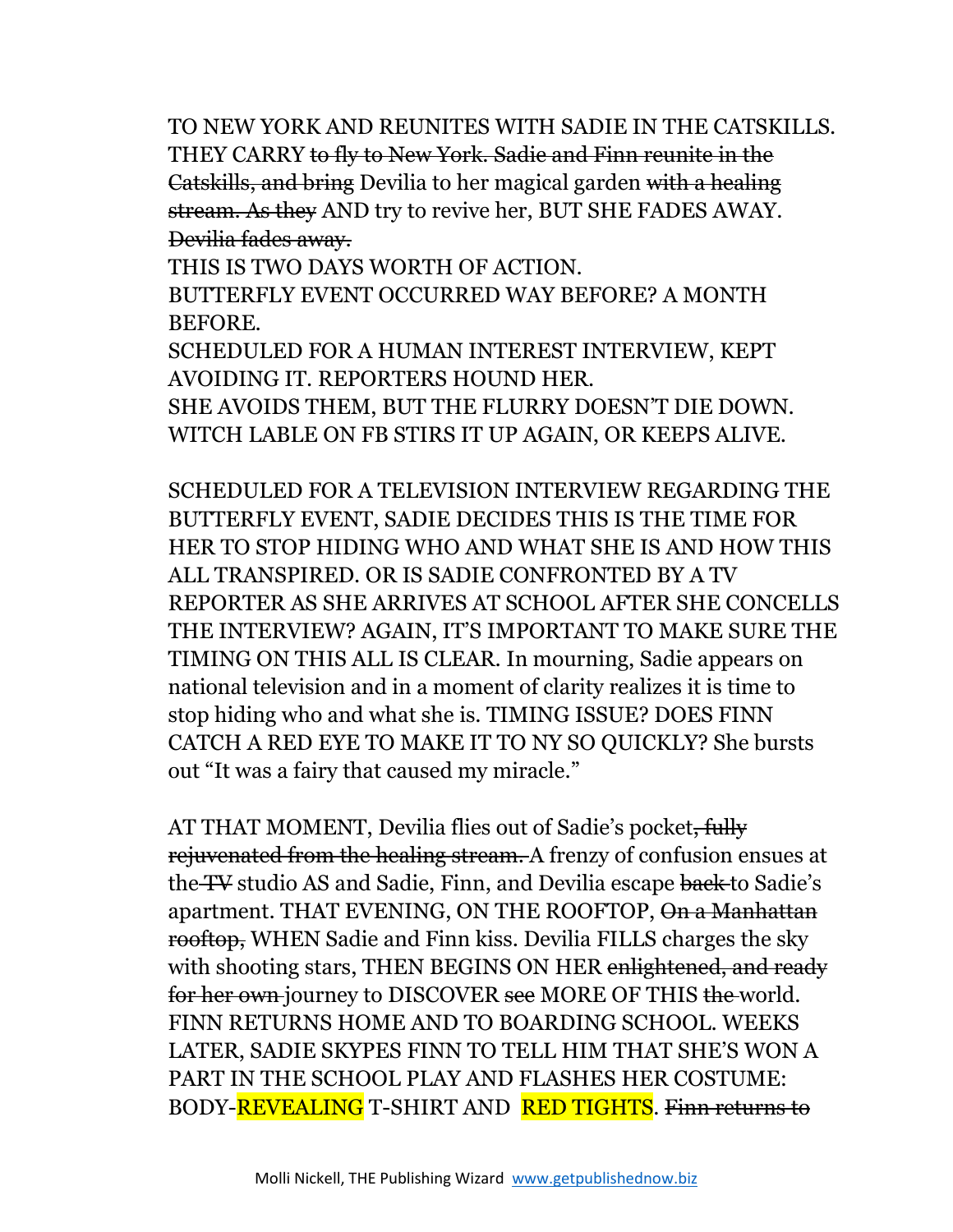London and must attend boarding school, but Sadie plans to visit for the holidays. Proudly, Sadie tells Finn she won the part of Puck in A Midsummer Night's Dream. Skyping Finn, she shows off her costume of a short brown top and green tights, a leggy sprite ready for the world to see.

### From Janet~

#### SUBJECT LINE: Glass Promises

Professor Grace Stone was happily married (or so she thought) AND A NEW MOTHER when her husband and his mistress were killed IN AN A FREAK ACCIDENT. weeks after HER daughter's birth. The pressures of single motherhood are multiplied for Grace when her four-year-old Lily, demands she "find her a daddy." As an orphan and the offspring of an illicit affair, Grace knows the heartbreak of rejection all too well. Is the possibility of love worth the cutting pain of glass promises?

Despite a persistent fear of being vulnerable again, Grace begins to date. She meets Beau, another victim of a cheating spouse, but is reluctant to pursue a relationship with him. Without intending to, she falls into Beau's passionate embrace spurred by a strong attraction. At a ritzy charity event, Grace's uncanny resemblance to her dead mother CREATES AN INCIDENT WHICH reveals THE EXISTENCE OF relatives she didn't know existed. She believes her days of longing for a family are over, but complications arise when she discovers her lover is NOW a step-cousin WHOSE and his sister refuses to accept her, the bastard girlfriend. Grace IS FORCED TO REASSESS reassesses the value of HER NEWLY-FOUND/DISCOVERED family AFTER when Lily is terrorized BY A STEP-COUSIN DURING A FAMILY DINNER. N AWKWARD attempt to drive the newcomers away. THEIR MOTIVES Although mounting pressures ON BEAU trigger an estrangement from Beau, BUT Grace is determined to secure a place in his love-scarred heart. Will her efforts succeed or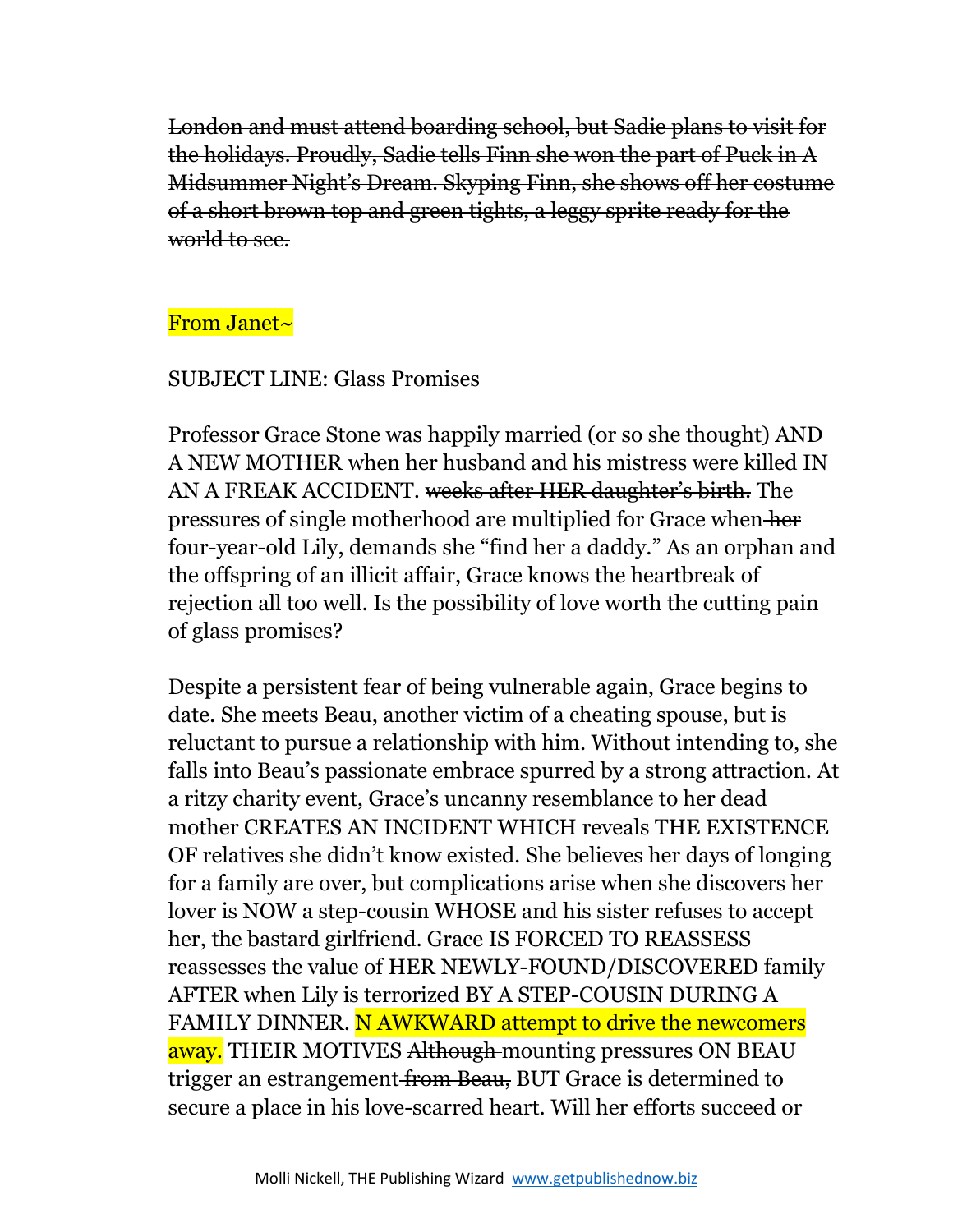will she and Lily be forced to soldier on as a lonely family of two?

My 68,000 word completed romance, GLASS PROMISES, won third place in the 2016 Royal Palm Literary Award competition. I am a member of the Florida Writers Association, Romance Writers of America, Florida Romance Writers, Coral Springs Writers Group, and assistant chairperson for the annual Coral Springs Literary Festival.

Synopsis: (396 words)

Two years into her marriage, Grace Stone is left a widow with a newborn daughter. She obtains her PhD, secures a tenured university position, CREATES CLOSE FRIENDSHIPS AND PAYS OFF THE MORTAGE ON HER HOME. has close friends, and a mortgage-free home. Life is good—except for demands from Lily who, with preschooler persistence, lobbies for a daddy. Despite her vulnerability and fear of rejection, Grace cannot deny her child the love of a father. NOTE: DON'T USE—EM DASHES BECAUSE THEY OFTEN ARE LOST IN TRANSLATION INTO A DIFFERENT SYSTEM.

She reenters the complicated world of man-woman MALE/FEMALE relationships with speed dating. Weeks later, when her car is totaled in a freak construction accident, Grace encounters Beau, one of her rejected five-minute SPEED dates. After he assists Grace with the purchase of a new vehicle, they become intimate—in her garage—on the trunk of his car. Appalled by her loss of control, Grace shuts down the relationship. However, Beau's patience and genuine feelings for GRACE AND Lily compel her to give him another chance.

When Grace discovers a family connection to Beau's stepmother, she's thrilled to have finally found living relatives. However, she soon learns that her dream and the reality of family dynamics are very different. MEANING? HOWEVER, Tensions flare when Beau's sister,GEN, views Grace as an illegitimate interloper. This strife forces Grace to press Beau for a commitment. Instead of a vow of love, he reveals the emotional scars inflicted by his ex-wife and ADMITS fear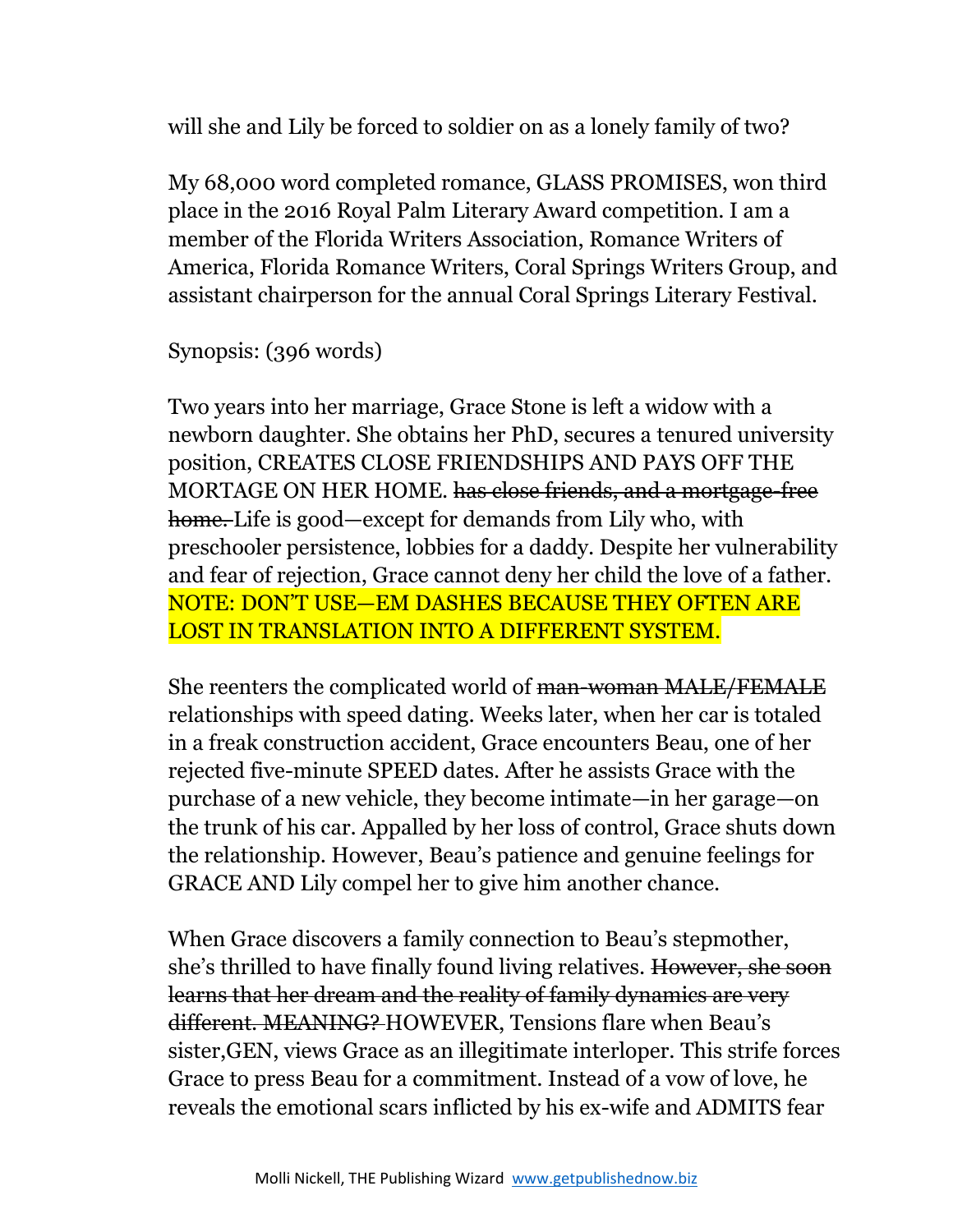of risking his heart again. With no hope of a future but still in love with him, HEARTBROKEN, Grace is heartbroken when SHE ENDS their relationship ends. ALL IS LOST

When she and Lily are invited to the family's Thanksgiving dinner, Grace worries THIS MAY BECOME AWKWARD, BUT THE FAMILY GATHERING GOES WELL what will happen when she sees Beau again. Although there is some awkwardness, the get-together goes well until BUT/HOWEVER Lily is traumatized WHEN SHE IS DELIBERATELY LOCKED IN A CLOSET BY GEN'S DAUGHTER DURING A GAME OF HIDE-AND-SEEK by a young step-cousin. Grace wonders if an extended family is worth all the drama until she acknowledges REALIZES/BECOMES AWARE OF/CONCEDES/ADMITS the depth her love for Beau and a growing attachment to her warts-and-all relatives. She initiates a campaign to win his love and his sister's acceptance.

Tapping inTO her INTELLECT natural intelligence and her mother's tricks-of-the-trade, Grace appeals to Beau's masculine desires with flirtations and food. She also provides survivor support to GEN his hostile sister, WHOM SHE LEARNS HAS BEEN recently wounded by marital infidelity. CHRISTMAS DAY BEAU GIVES LILY A BIKE SHE CRIES BECAUSE SHE WANTS A DADDY WHO GIVES BIKES TO THEIR CHILDREN. SHE THOUGHT ONLY DADDIES GIVE BIKES TO CHILDREN

On Christmas Day, Lily cries when Beau gives her his gift because SHE THOUGHT "only daddies can give bikes to little girls." SHE IS CRYING BECAUSE SHE IS UPSET. UNCLEAR AS REVISED. STRAIGHTEN THIS OUT. Grace's efforts, with a little help from Lily, are rewarded when Beau professes/CONFESSES how much they mean to him. The following day, they meet for a heartfelt talk. GRACE and Grace encourages Beau to COMMIT TO THE RELATIONSHIP SO THEY CAN BUILD A FUTURE TOGETHER.